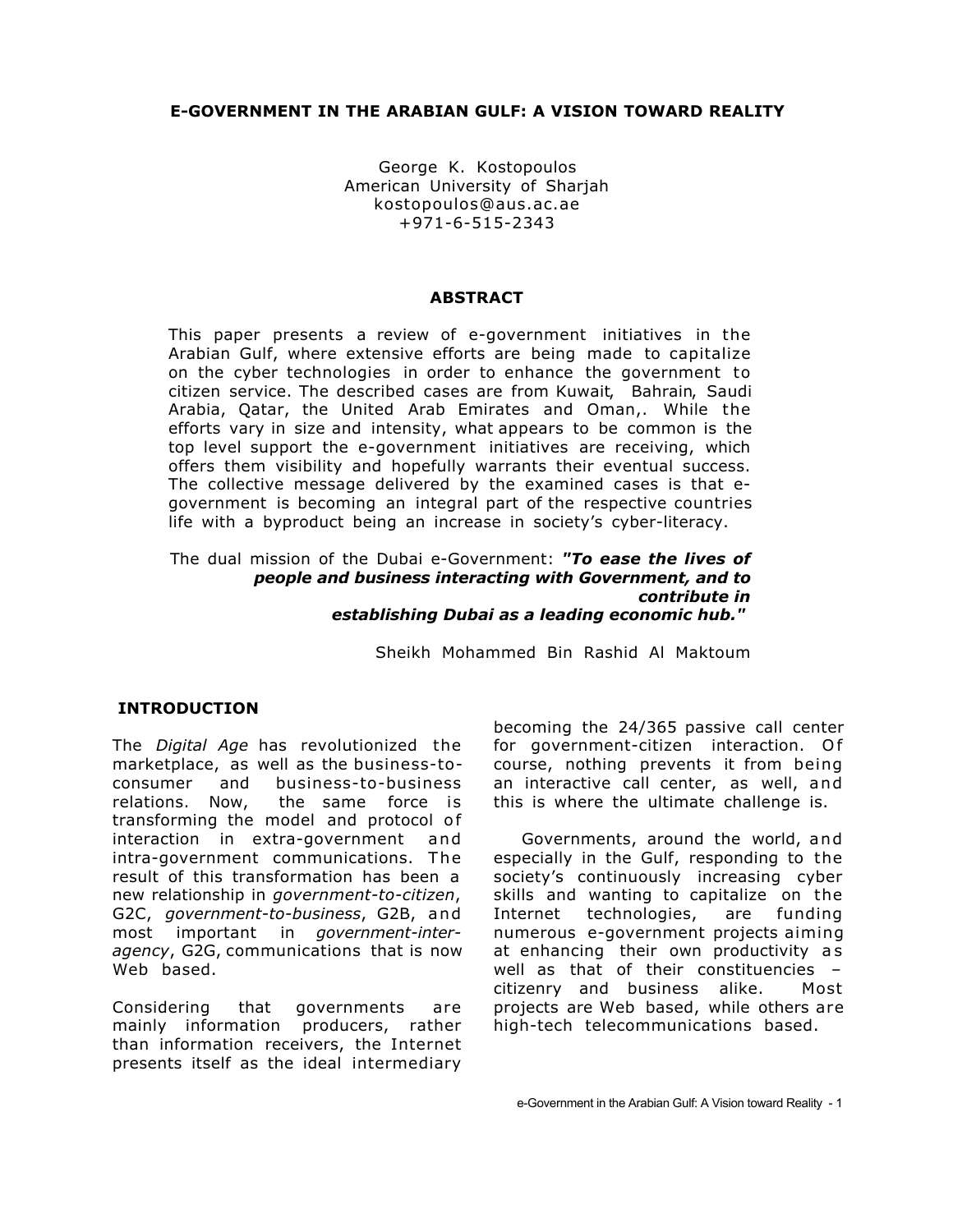| e-Government Portal<br><b>Objectives</b>             |                                                                  |                                                                   |                                                                          |  |
|------------------------------------------------------|------------------------------------------------------------------|-------------------------------------------------------------------|--------------------------------------------------------------------------|--|
| <b>National</b>                                      |                                                                  | International                                                     |                                                                          |  |
| Documents<br>Depository &<br>Information<br>Provider | Transaction<br><b>Processing Center</b><br>with Live Interaction | Worldwide<br>Showcase of<br>Natural and<br><b>Cultural Wealth</b> | <b>Permanent Promoter</b><br>of Political, Cultural<br>and Economic Aims |  |
| <b>Passive</b>                                       | 24/7                                                             |                                                                   | <b>Multilingual</b>                                                      |  |

Government administrations have recognized that an e-government portal – serving as the gateway to a *National Web Depository* - can simultaneously meet two important objectives, a national one and an international one.

The national objective is operational and dual. On one hand, it is to serve as a *Depository of Documents* and a one-stop information center - and on the other, to be a fully interactive service provider with call center capabilities functioning as the government's *Transaction Processing System* offering tactical automation.

The international objective is strategic and also dual. On one hand, it is to serve as a worldwide *showcase*, and o n the other, a permanent *promoter* of that country's political, cultural and business aims.

In that respect, the Arabian Gulf States, rather lead in e-government initiatives and in services delivery.

Over the past two years, country after country, has initiated programs attempting to Web-enable the government-to-citizen and government–to-business interaction, also making it impersonal. This is significant *governance transformation* that will only have a positive impact on the path toward a transparent G2C relationship.

In the area of education, the information and communication technology has become a cornerstone, and it is identified as *"…the one and only* *international language…"* **[1]**

As a result, similarly to the *digital firm*, more and more government agencies are moving employees from the *front office* to the *back office* of government service. Ultimately, the *front office* of government will be the Web, kiosks strategically located in areas of high foot traffic, as well as the SMS capabilities of the omni present mobile phones.

While in most countries around the globe e-government is treated as a necessary evil, in the Gulf, the e government vision has being placed on the top of the government priorities and with very impressive results; often serving as a G2C interaction showcase.

What is of special interest is that many e-government projects are remarkable strategic innovations, rather than merely online replicas of offline government services. Yet, in most cases, e-payments over e-governments portals still remains a goal to be attained.

### **OBSERVATIONS AND CONCERNS**

Despite the numerous advances in e-government, all across the Arabian Gulf - from Kuwait to Oman with exceptional vision displayed in Dubai there is a widespread fear that the *digital* divide will make the fruits of egovernment inaccessible to the majority of the society due to lack of *cyber literacy*.

Beyond the *digital divide*, a n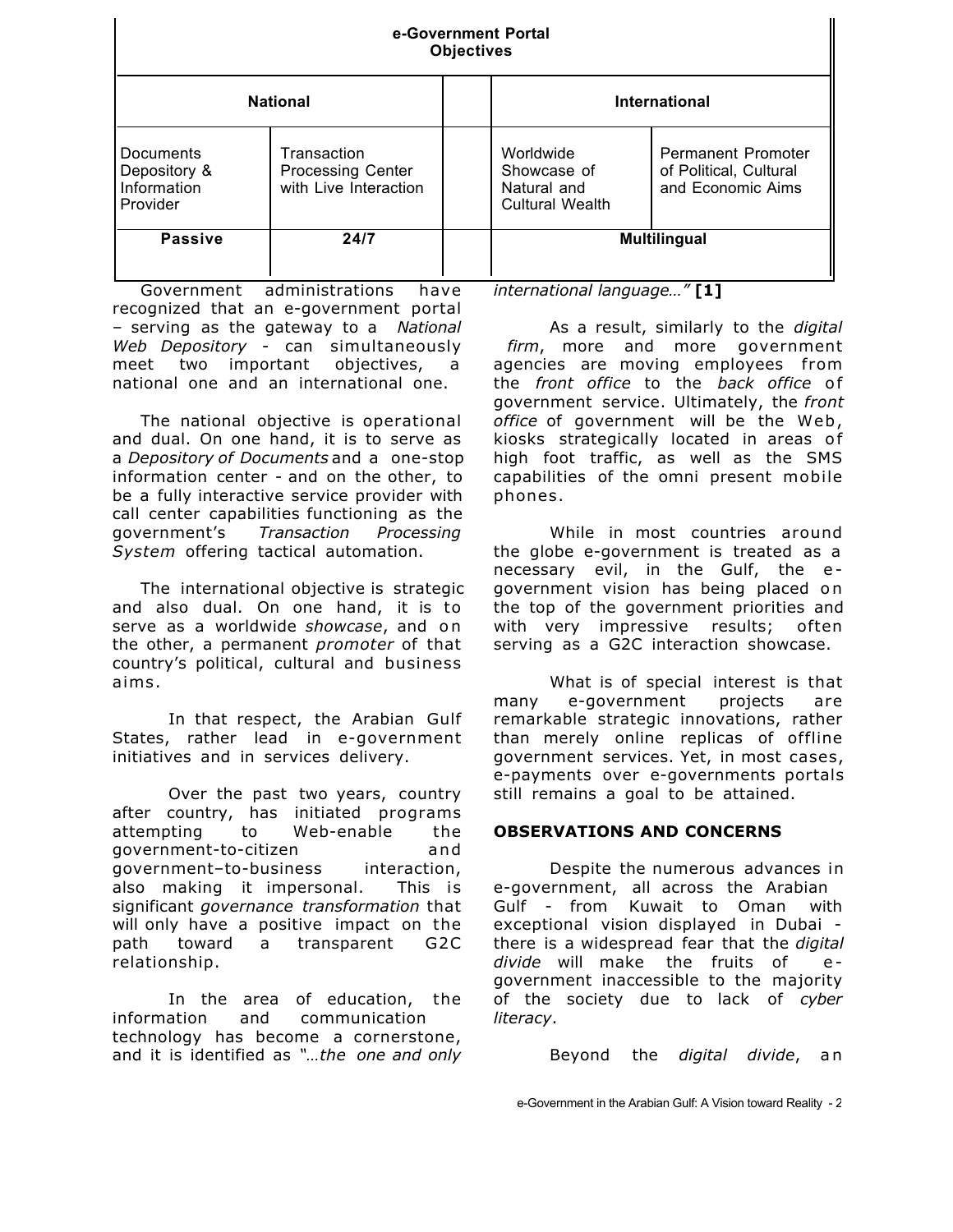additional concern is also being expressed about another *divide*, namely the "… *speed divide…"* **[2]**, where the haves will have broadband access to the Internet (10Mb/s), while the have-nots will have a mere telephone modem connection (56Kb/s). Consequently, the accessed content will be, respectively, *rich* and *poor*, at least when it comes to multimedia. "*Unless these infrastructure deficiencies are eliminated, the surge in Internet users … will definitely cause problems*." **[3]**. The general fear is that the Internet access facilitators - the backbone access providers and the Internet service providers – in order to maximize their return on investment will not meet the access demand. As a result, the growth rate in Internet utilization will decline.

Another concern is the way e government projects are being reviewed and funded. Such projects in the Gulf appear to be *"…budget-based projects rather than being in project-based budgets…"* **[4]**, and "*to move from vision to reality, such a transformation needs a committed leadership, a sound strategy, a seamless cross-coordination between various agencies and organizations as well as the know-how*." **[3]**.

Despite the various concerns, there is a very positive outlook toward e government in the Gulf, with several believing that the e-government initiatives not only will show that the *"… government is too rigid…"* **[5]**, but will also serve as an agent for change. As a result, there is a high expectation for government processes streamlining, modernization and reforms.

The implementation of the egovernment projects requires skilled human resources that not available within the governments themselves. Consequently, consultants and local partners are been contracted for assistance and most important for

*technology transfer*.

### **SELECTED e-GOVERNMENT CASES**

**Kuwait** has been very active in e government with a variety of projects and activities, such as,

a. The development of a Judiciary Information Database, with the support of the United Nations Development Programme **[6]**.

b. Organization of Kuwait's first e - Government Conference sponsored by the Al--Faris Group *"…to create awareness among business and IT executive … to deploy latest web technologies…".* **[7]**.

c. The sponsorship of a large e - Government conference in Kuwait, in April 22-24, 2002, with the support of Microsoft **[8]**.

d. The participation of a wide range of consultants including the Al-Bared Group, which "… *has committed itself to finding a workable solution for the implementation of an e-government infrastructure in the State of Kuwait.* **[9]**.

e. "*In collaboration with the Kuwaiti government, FAPCO is in the advanced stages of setting up the infrastructure of E-Government services and solutions for the State of Kuwait*". *This project can be best defined as the first electronic public library in the Gulf, and will include more than 800 pages translated into six different languages. The website is an official source for all sort of information, public data, geography, history, photos, and references about the State of Kuwait*. **[10]**.

Kuwait having realized the need for a comprehensive and strategic plan for addressing the issue of developing and maintaining an e-government service "*…created the Secretariat for the Central Technical System…*" within the Ministry of Planning. In Spring of 2002, Kuwait launched an international tender for proposals - based on detailed e - Government Project "*Product Specifications*" – seeking responses from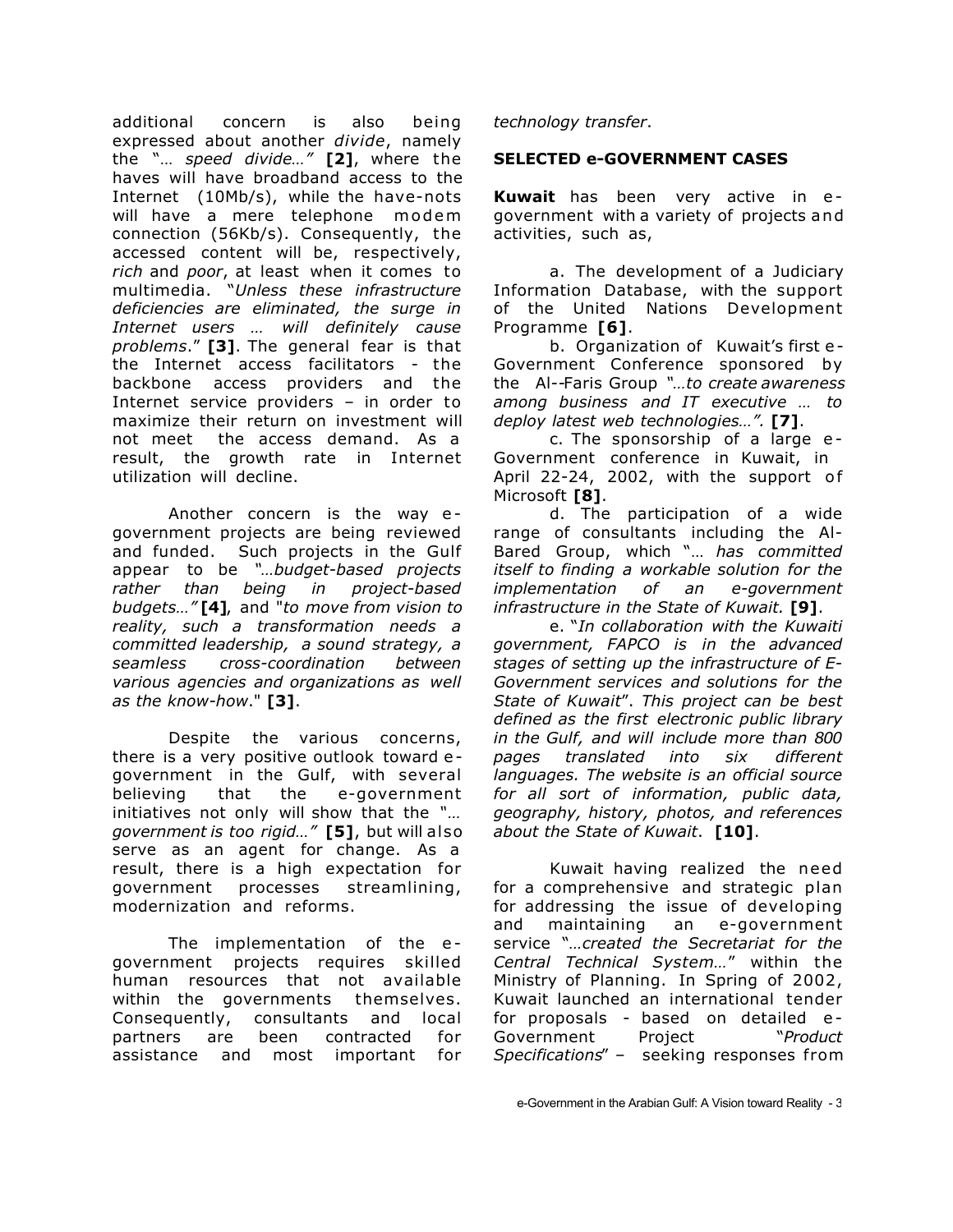e-government experienced companies **[11]**.

**Bahrain** has been first to introduce evoting. During February 14-15, 2001, the 200,000 Bahraini voters participated in referendum where they had the opportunity to express their position in a variety of national issues. As a voter's registration identification card, their CPR card was used (Central Population Registration Card) was used. The card has a significant amount of information on it that is optically encoded in a twodimensional bar-code scheme. "*The 2D barcodes on the card contain securely encrypted data to guarantee consistency of the personal information and the eligibility of the voter in a matter of seconds*." **[12]**. The scheme is based on a technology developed by Symbol Technologies, Inc. **[13]**.

**Saudi Arabia** makes extensive use of the Web as a bulletin board, with the most visible e-government effort being the creation of a special website serving the informational needs of the Umra pilgrims. Initially designed as an extranet for use between the Saudi Ministry of Hajj and the travel agent and tour operators, it is eventually growing into a major portal for all related services, such as visas, and travel and accommodations reservations. The site's mission is *"… to fully exploit the emerged driving force of the Internet technology …*" for the logistical support of the Umra pilgrimage **[14]**.

**Qatar** has launched a thirty month egovernment effort designed to e-enable all government. The starting point is a pilot program addressing the renewal of the resident permits **[15]**. The project was implemented within two months, opening the way for similar initiatives in other government operations, such as passports and permits. The Qatari vision goes beyond the Web replication of the G2C and the G2B operations

aiming at including the Web delivery of "… e-knowledge …".

The Qatari government already has a large database with *a single view of the individual.* This is, an individual's file that contains all aspects of the G2C relationship. The objective is to extend access to such files to all government agencies, and to have all government agencies make relevant data contributions to that master database.

The vision includes the use of additional front end delivery channels, beyond the Internet, such as kiosks and SMS via mobile phones. While there is budget and determination to realize numerous e-government projects, "*There is a curve involved* … (and) *more experience …*(to be gained before) … *rolling these systems out*." **[16]**.

**United Arab Emirates**, especially the Emirate of Dubai, stand as the undisputed leader in e-government, where the "*. . . the crown prince has launched his own web site, http://www.sheikhmohammed.co.ae, as a platform for Internet technology and digital medium for facilitating contact between the leader and his people.*". In Dubai, among the numerous initiatives, one of the most ingenious ones is the use of the Internet for the completion of tourist visa applications, where the application when printed displays a computer readable two-dimensional bar code that represents the entered information. As a result the associated staff was reduced to half, while the application processing time decreased from days to hours. " *In the high season this can run at over 3,000 visas per day*" **[17]**.

In Dubai, a program has been implemented where citizens can subscribe with the police department and receive "… up-to-the-minute traffic reports …" and other information via SMS (Short Message Services). Another high tech service is the department's WAP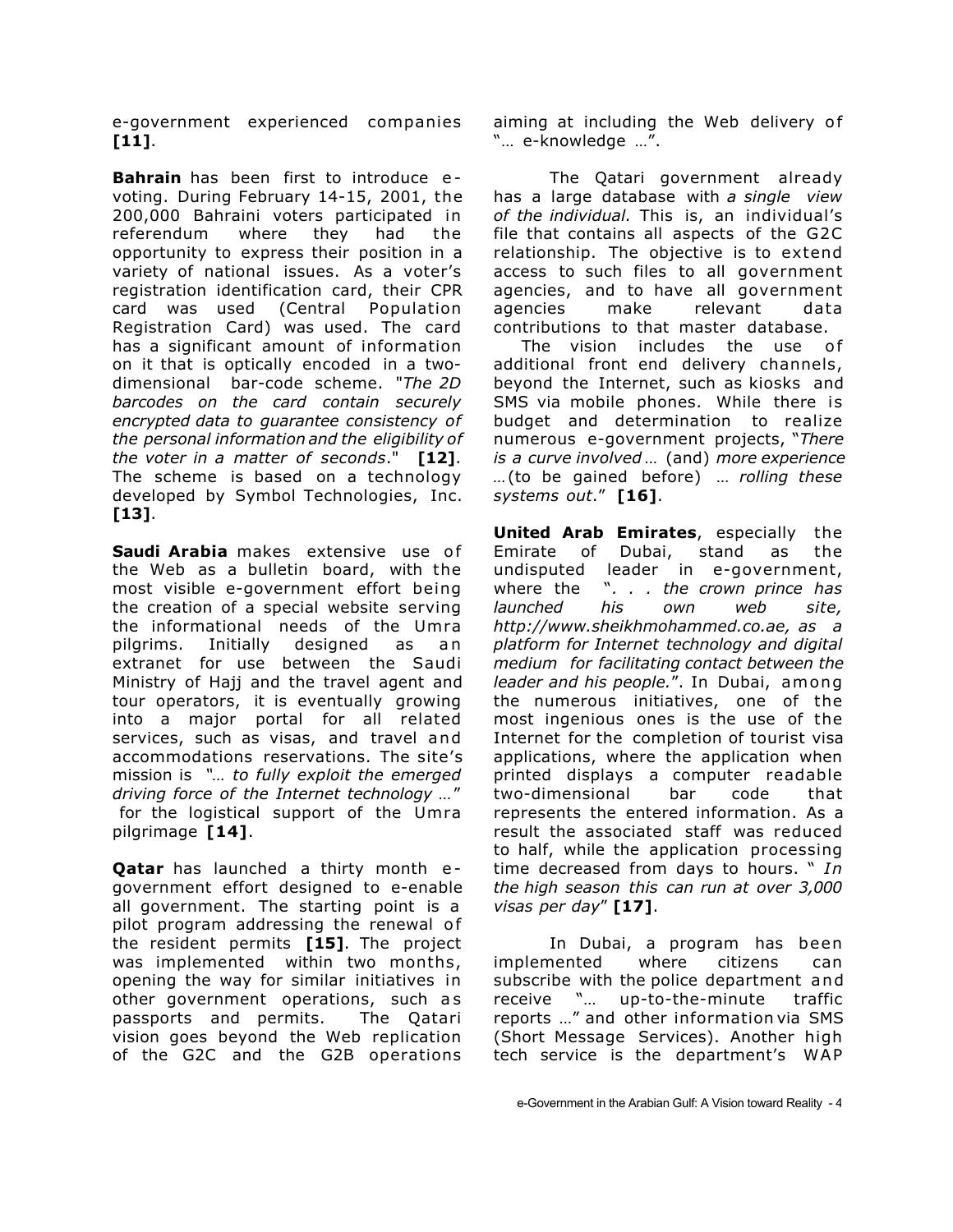site. Here, citizens can scroll through it, viewed on their cell phone, and find information needed on the road, such as the nearest police station. The department also has in its website link to the stolen cars database, kiosks located in shopping malls where motorists may find out if they have any outstanding speeding tickets entered by the radar cameras **[18]**.

Dubai has also introduced an e wallet called *m-Dirham*, after the name of its currency. In the scheme citizen deposit money in a third party financial institution from where they may transfer to pay permit fees and the like **[19]**. In an effort to integrate the woman in the mainstream of employment, several IT training programs are being implemented in the Arabian Gulf, including one in Dubai in cooperation with UNESCO, addressed to women. Indeed, "*Technology presents immense opportunities for women to make productive use of their talents without breaking the conventions of society*." **[20]**.

The above is only a sample of the long list of currently operational egovernment projects undertaken by the Dubai police department. It is apparent that the Dubai e-government effort is one of the most citizen-centric serving a s an example not only in the Arabian Gulf region but worldwide.

**Oman** is currently implementing *holistic* approach to the *e-* moving *"… towards* (an) *e-Oman* (strategy), *which consists of e-government, e-commerce, elearning and other e-services,…*". A government taskforce, formed for that purpose, after having realized the breadth and the depth of the needed technological and change- managerial skills, has sought the services of international consulting houses to lead them through the maze of e-gov design. The taskforce is studying egovernment implementation applied elsewhere in an effort to learn from the mistakes of others than from their own. The taskforce wants to *"… remove the stupid rules and regulations and put the whole process on the Internet*." and serve as the e-Oman "godfather". **[21]**.

Addressing the issue of *cyber illiteracy* and *digital divide*, Oman has initiated numerous programs on computer and Internet literacy, especially for the Omani women, hoping to at least partially bridge the gap.

### **CONCLUSION**

In researching e-government in the Arabian Gulf, the following two issues appeared to be:

1. **Change Management**. How the old bureaucracies will give place to the etechnocracies? How the old rules and regulations that provided importance and job security to the mandarins of the ministries will be declared irrelevant in today's globalization?

2. **Cadre Creation**. The realization of any e-government requires a hard core of *techies* to design and develop the e-government and an army of IT savvy civil service to use the e-government machinery. Where will the former come from and how will the latter acquire that IT savvy?

3. **Public's Cyber Literacy**. When a government builds a superhighway, soon after its completion the motorists flood it; it is because they have a car and know how to drive. On the other hand, when a government builds its e-gov superhighway will the citizens use it?

In closing, in the Arabian Gulf, the e-government vision is slowly, but surely, becoming a reality creating a trilateral *win-win-win* situation for all – the government, the business and the the business and the citizen. Giving the credit where it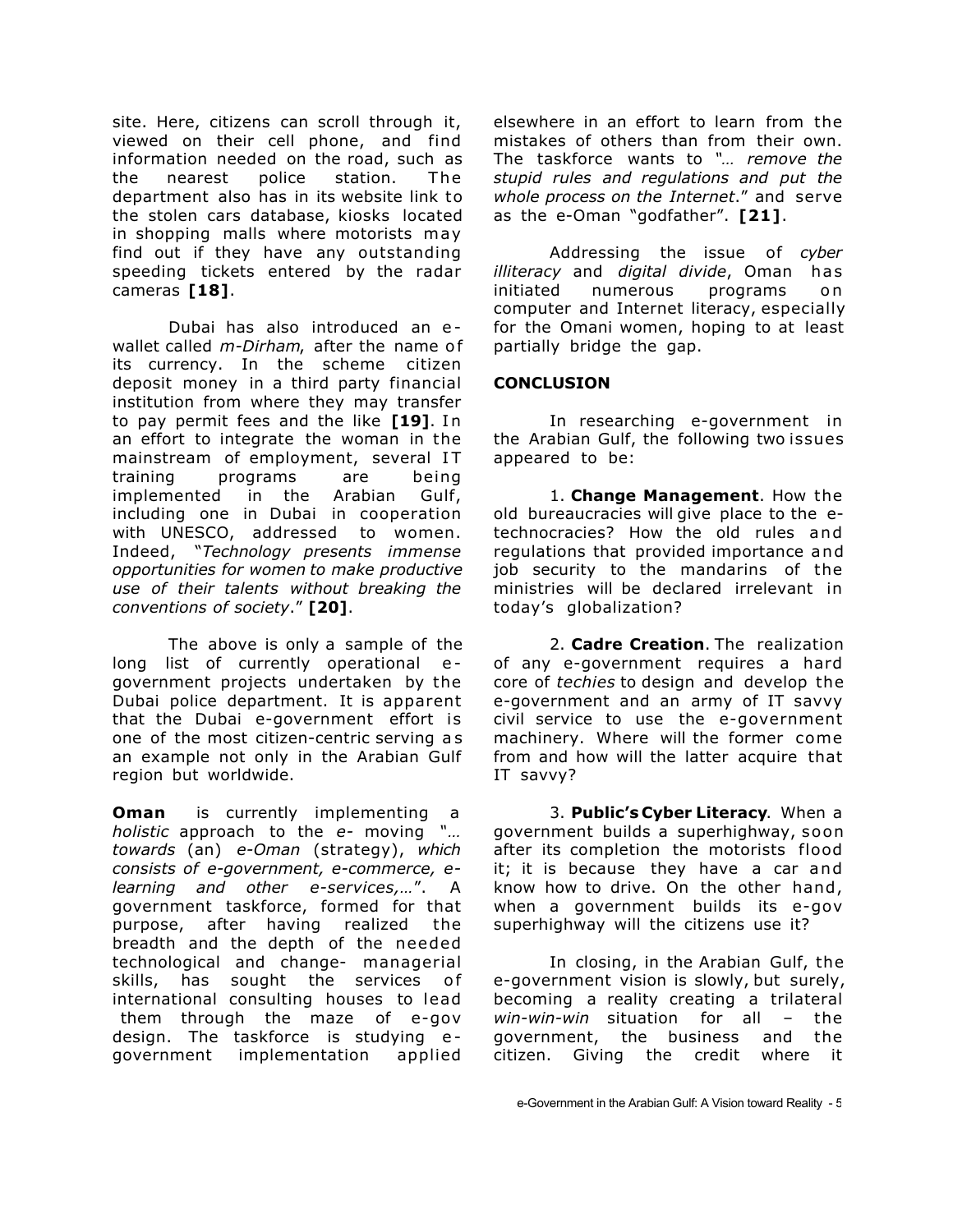belongs, it must be said that the Dubai e-government is the asymptote model all others try to reach. But how can an asymptote be reached when it continuously attains higher and higher levels?

# REFERENCES

**[1]** Al-Khalifa, Hessa, Keynote address, Eighth GCC e-Government, Internet & Telecommunications Forum, May 28-29, 2002, Dubai, UAE.

**[2]** Al-Shuraida, Ali, *Where the GCC are Heading with the e-Government Projects?*, Eighth GCC e-government, Internet & Telecommunications Forum, May 28-29, 2002, Dubai, UAE.

**[3]** E-Initiatives in the GCC region

http://www.meib.org/articles/0012\_me2.htm **[4]** Gottipati, Madan, *Managing e-Government Portals*, Eighth GCC e government, Internet & Telecommunications Forum, May 28-29, 2002, Dubai, UAE.

**[5]** Moores, Simon, *e-Government Portals*, Eighth GCC e-government, Internet & Telecommunications Forum, May 28-29, 2002, Dubai, UAE.

**[6]** e-Government: Considerations for Arab States, United Nations Development Programme

http://www.surf-as.org/Papers/e-govenglish.pdf

**[7]** Al-Faris is sponsoring the Kuwait First e-Government Conference

http://my.al-

faris.com/corp/press/presscenter.jhtml ?passval=2503egov

**[8]** Microsoft sponsors Kuwait's largest e - Government conference

http://www.microsoft.com/middleeast/pre s s

**[9]** E-government, Al-Bader Group,

http://www.al-bader.com/newprojects.htm **[10]** FAPCO – Kuwait e-Gov Project http://www.fapco.net/body\_government.h tml

**[11]** Trade Leads Kuwait e-Government Project.

http://exportit.ita.doc.gov/ocbe/TradeLe a.nsf/3bd0821046786c8d8525651a0064 0818/05717e23a369991485256b870072 a454!OpenDocument

**[12]** Bahrainis Become Middle East's First e-Voters.

http://www.symbol.com/news/pressreleas es/pr\_releases\_inter\_bahrain.html

**[13]** Symbol Technologies, Inc. 2D Barcode Readers

http://www.symbol.com/products/barcode scanners/barcode scanners.html

**[14]** Umra Performance

http://www.babalumra.com/english/inde x.html

[15] Qatar goes live with first-phase egovernment project

http://www.itp.net/news/9681422167834 7.htm

**[16]** Oatar builds e-government portal http://www.itp.net/features/97556902273 780.htm

**[17]** Dubai Naturalisation and Residency Administration Implements E-Government with Symbol Technology http://www.symbol.com/news/pressreleas es/pr\_releases\_inter\_dubai.html

**[18]** Dubai Police m-enables its officers with SMS and WAP services

http://www.ducont.com/press\_release/AC N\_2000.htm

**[19**] 'Mobile Dirham' service launched http://www.gulf-news.com/Articles/ News.asp?ArticleID=29361

[20] Dubai e-Government drives IT awareness among local females http://www.itp.net/news/1022131564698 82.htm

**[21]** Oman begins work on e-Sultanate strategy

http://www.itp.net/features/10205827324 6315.htm

# **BIOGRAPHY**

Dr. George Kostopoulos is a Professor of Information Systems with the School of Business Management at the American University of Sharjah, AUS, in the United Arab Emirates. He holds degrees from the Arizona State University, Ph.D. and M.S. in Electrical and Computer